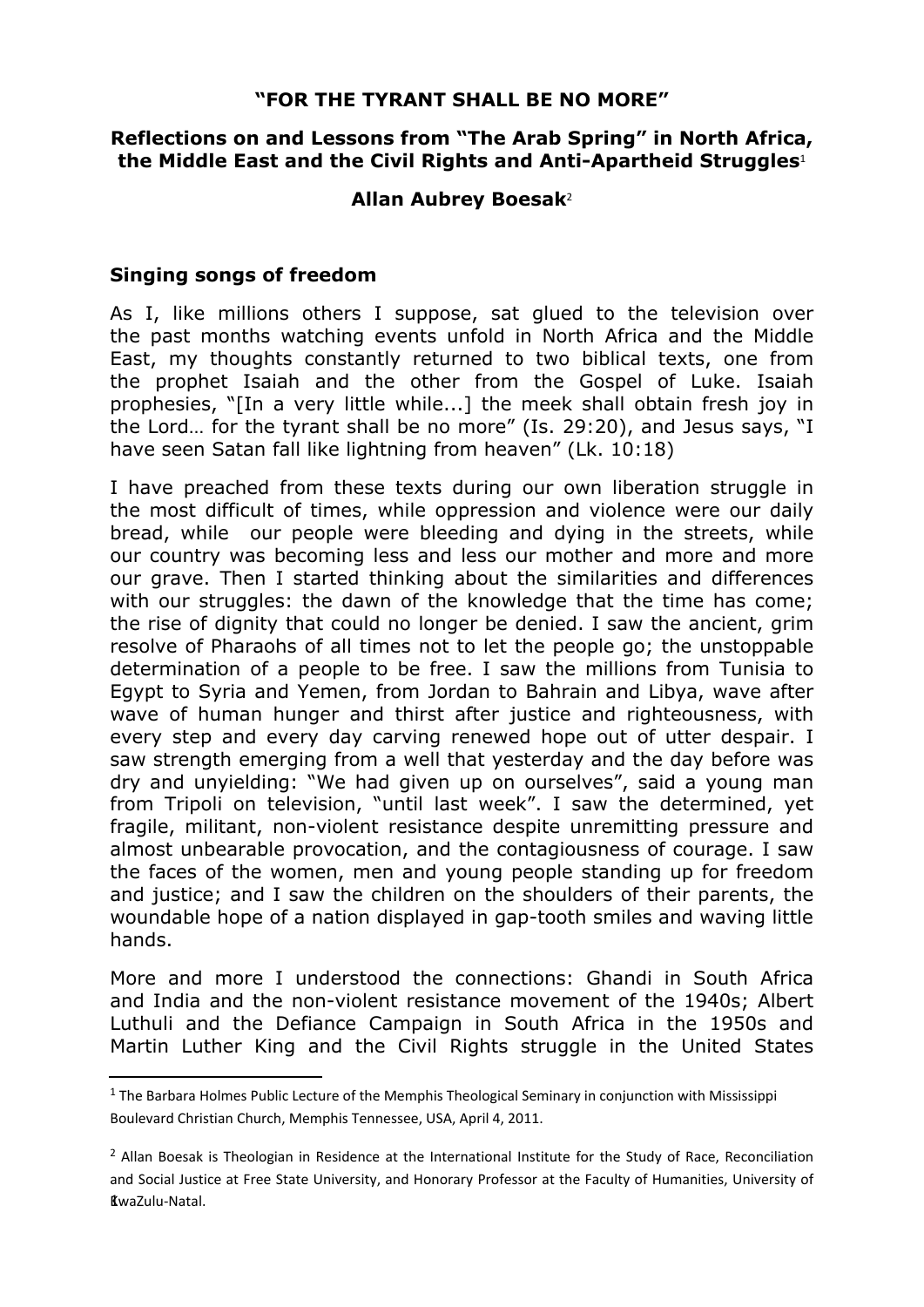during that same period.

Jesus of Nazareth and Mohandas Ghandi inspire Albert Luthuli and Martin Luther King; they in turn inspire a whole generation of freedom fighters in South Africa and the US and the course of history is fundamentally and irrevocably changed.

But it goes further. When the Russian tanks rolled over the Polish border and entered the city of Prague in 1968 with orders to stop the surge towards change in Poland, they were met by jubilant young people handing out flowers and singing "We shall overcome". Instead of talking of the expected massacre, we would now speak of the "The Prague Spring". When the Berlin Wall fell at last in 1989, we saw crowds with tears streaming down their cheeks, and they were singing "We shall overcome". When the students in Tiannenmen Square faced the soldiers and the guns and a fearful Chinese government, they were singing "We shall overcome". Right through the struggle in South Africa we were held aloft and carried by freedom songs. At our rallies and marches, prayers services and funerals we sang "Senzenina", which means, "What have we done?" And we sang "Tuma mina, tuma mina, tuma mina, Nkosi Yam", which means "Send me, Lord". Even if I am afraid, send me Lord. Even if I have to go to prison and face torture, send me Lord. Even if I have to walk through the valley of the shadow of death, send me Lord. Send *me,* Lord. And we sang, "Ukanamandla, uSatani!": "it is broken, it is broken, the power of Satan is broken, hallelujah!" The students sang it as they faced police and dogs and tear gas and guns; as they were detained, taken to prisons to stay for God knows how long, not knowing whether they will ever come out alive. But it was certain, *ukanamandla uSatani!* – it is broken, that power. And we also sang, "We shall overcome".

Let me pause here to ask a question: have you ever thought, have you ever realised what a gift you have been to us, and yes, to the world?

I know that such a statement is most paradoxical, for many even impossible. I am not ignorant of history and I am not insensitive to the experiences of our peoples. The America we in the developing world have come to know is the America of the dreaded empire, the America that made all the wrong choices the consequences of which we had to bear in order to realise the dream of American imperialism. <sup>3</sup> This America had taken sides with the worst dictators from South and Central America to Asia and Africa and the Middle East. You have overthrown our rightfully elected governments and trodden with scorn on the will of our peoples. You have trained the security forces of your dictator puppets in the dark

 $3$  David Griffin rehearses the "story of American imperialism" that is "neither accidental nor benign" – a story that begins with the extermination of the Native Americans through the "theft of what is now the American South West from Mexico" to American imperial acts throughout recent history until today. "It is a very long story", cf. David Ray Griffin, John B Cobb Jr., Richard A Falk and Catherine Keller, 2006: *The American Empire and the Commonwealth of God – A political, economic religious statement,* Louisville/London: Westminster John Knox Press.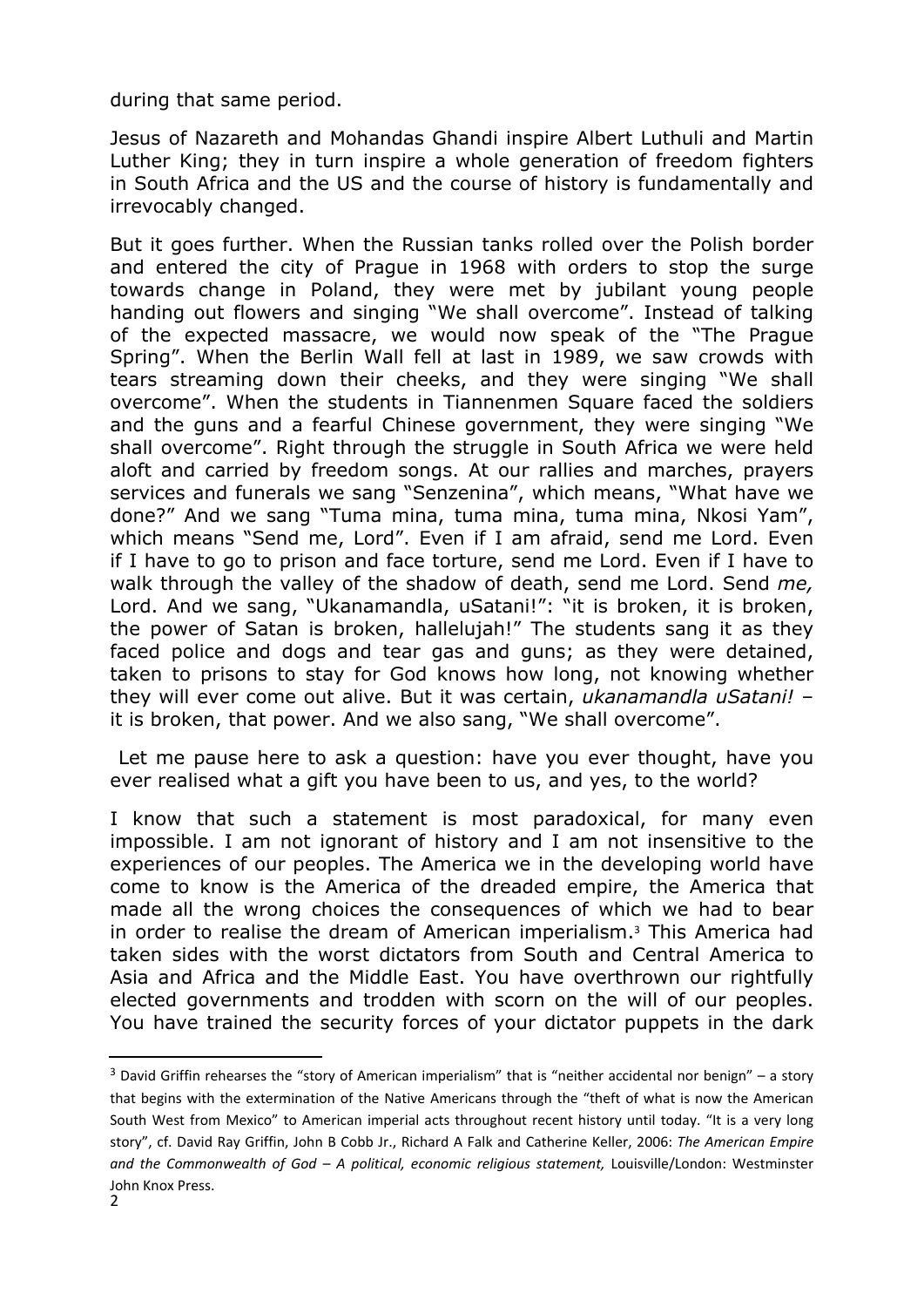arts of torture and supplied their armies and police with money and weapons. You have robbed us of our choices and your guns and tanks, your fighter jets, cluster bombs and drones have killed our children and our dreams. You have sacrificed our hopes on the altar of greed and rapaciousness and you have spat upon our aspirations and our ideals. And we could not understand how you could sing "America, the Beautiful".

But I have come to know the other America: the America of the slave revolts and the abolition movement and the civil rights struggle. The America of Bishop Henry McNeal Turner and Sojourner Truth and Harriet Tubman; the America of WEB DuBois and Frederick Douglas and Fannie Lou Hamer; of Rosa Parks, Malcolm X and Martin Luther King Jr.

I am talking about the America who rose above and against slavery and lynching and Jim Crow; the America who defeated fear, turned humiliation into dignity, stood up and marched for justice and freedom. I am speaking of the America who taught us to rise above our fears, to believe in freedom and to sing, "And before I'll be a slave I'll be buried in my grave", and "Steal Away to Jesus", and "He has promised never, no, never, never to leave me alone", and "We shall overcome".

That is the America which saw the world not through the eyes of the powerful and privileged, not through the eyes of the empire, but through the eyes of the victims of empire, of those who suffer and bleed; the despised, the dispossessed and the vanquished. The America who looked at the world not from lofty thrones within gilded and guarded palaces, nor through the cross hairs of an insatiable imperialism, but from the boughs of the lynching tree and from the bottom of the well. And because they looked through *those* eyes, they saw what God saw, and because they saw what God saw, they could stand where God stands and is always to be found: on the side of the poor and the destitute and the wronged, the vulnerable and the excluded and the wounded. Because they saw with those eyes, they could walk not by sight but by faith. This is the America of the right choices, who made common cause with the wretched of the earth.

Do you understand the gift?

And this is the America that needs to find itself again.

# **The unexpected ways of God**

I was looking at the unfolding events in the Middle East and North Africa and I could not help but think how wonderfully unexpected the ways of God are. First of all, here was Gandhi, sowing the seeds in India, a tree grows in South Africa and the United States, and in the Middle East and North Africa they are today harvesting the fruits. There is, I believe, an unbreakable connection between what happened in India, South Africa and the United States, Prague, Berlin, Tiannenmen Square and the Middle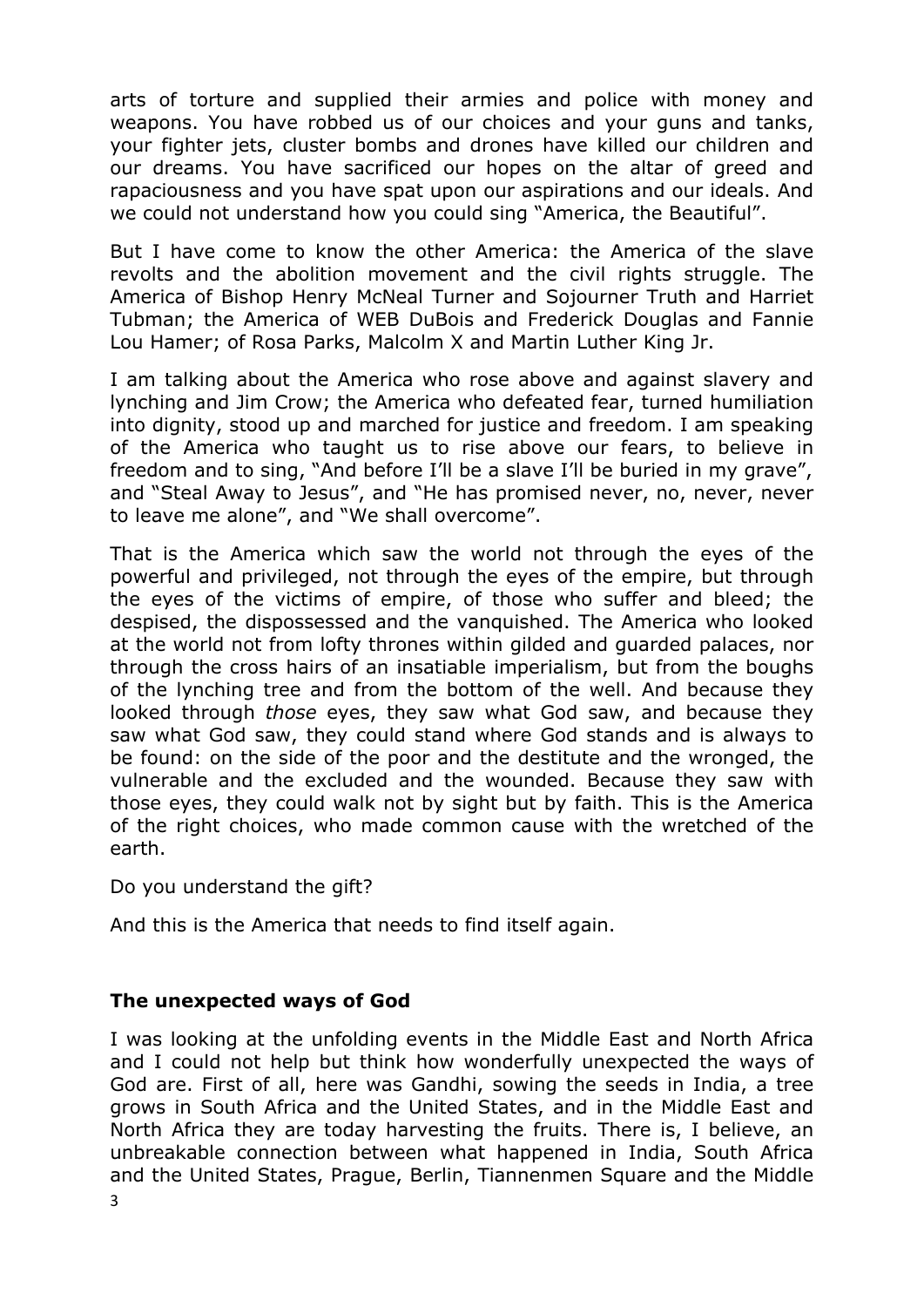East and North Africa today. History is not just a trash bag full of random coincidences. It is a process of interdependent human life and experiences in which we learn from one another – our mistakes, our bewilderments as well as our inspirations. I have no doubt that the people in Tahrir Square, in Yemen and on the streets of Libya have learned from history made by the courageous masses in Delhi, India, in Soweto and Cape Town, and in Selma, Alabama and Memphis, Tennessee.

Second, experts keep on telling us how totally unexpected the events in the Middle East and North Africa are, and perhaps in a sense they are right, seen from one point of view. After all, Egypt's Hosni Mubarak was in power for thirty years; Yemen's Ali Abdullah Saleh for over thirty years as well; Muammar Gaddhafi has ruled Libya for forty-one years and in Syria the "emergency laws" which guarantee total dictatorship and total control of the population by a minority have been in place since 1963. But they are only "totally unexpected" to those who think that tyranny can last forever, that guns and fear can forever hold a people captive, that human aspirations crumble to dust and dreams of freedom wither and die as bodies are buried. But the oppressed have always known that tyranny is not to be borne without protest and resistance. We have also always known that it is not the will of God for the people of God's heart. "Tyranny", the reformer John Calvin writes, "is a violation of human dignity…tyrants are hated by the whole world [for it is a] perversion of order; its overthrow can thus be called a *restitutio,* (restitution). God himself cannot endure tyrants and God listens in empathy to the secret groans of those who live under them". 4

Why would it be "totally unexpected" for people who had suffered under oppression for centuries, to decide that enough is enough? That the time for freedom had come, and that they, like others, were entitled, as children of God, to dignity and worthiness and peace? Only those who were living lives of privileged contentment, protected by violence and systemic injustice, lulled to sleep by a false sense of security and the arrogance of power, would deem the uprisings "unexpected". They did not expect the oppressed to understand the nature of their oppression, even less the ability of the oppressed to challenge and resist that oppression. They underestimated the power of hope and the longing for freedom.

No, the events we are witnessing are not unexpected. In India the British thought they had it all under control – the Raj was safe, compliant and profitable. In the United States the Ku Klux Klan never thought that fear could be challenged and overcome; in South Africa the apartheid regime was convinced that their claim on God's approval guaranteed their right to rule.

But Isaiah says that it is only short while, "and the tyrant shall be no more"; and Jesus has seen Satan fall "like lightning from heaven".

<sup>4</sup> Commentary on Matthew 2:9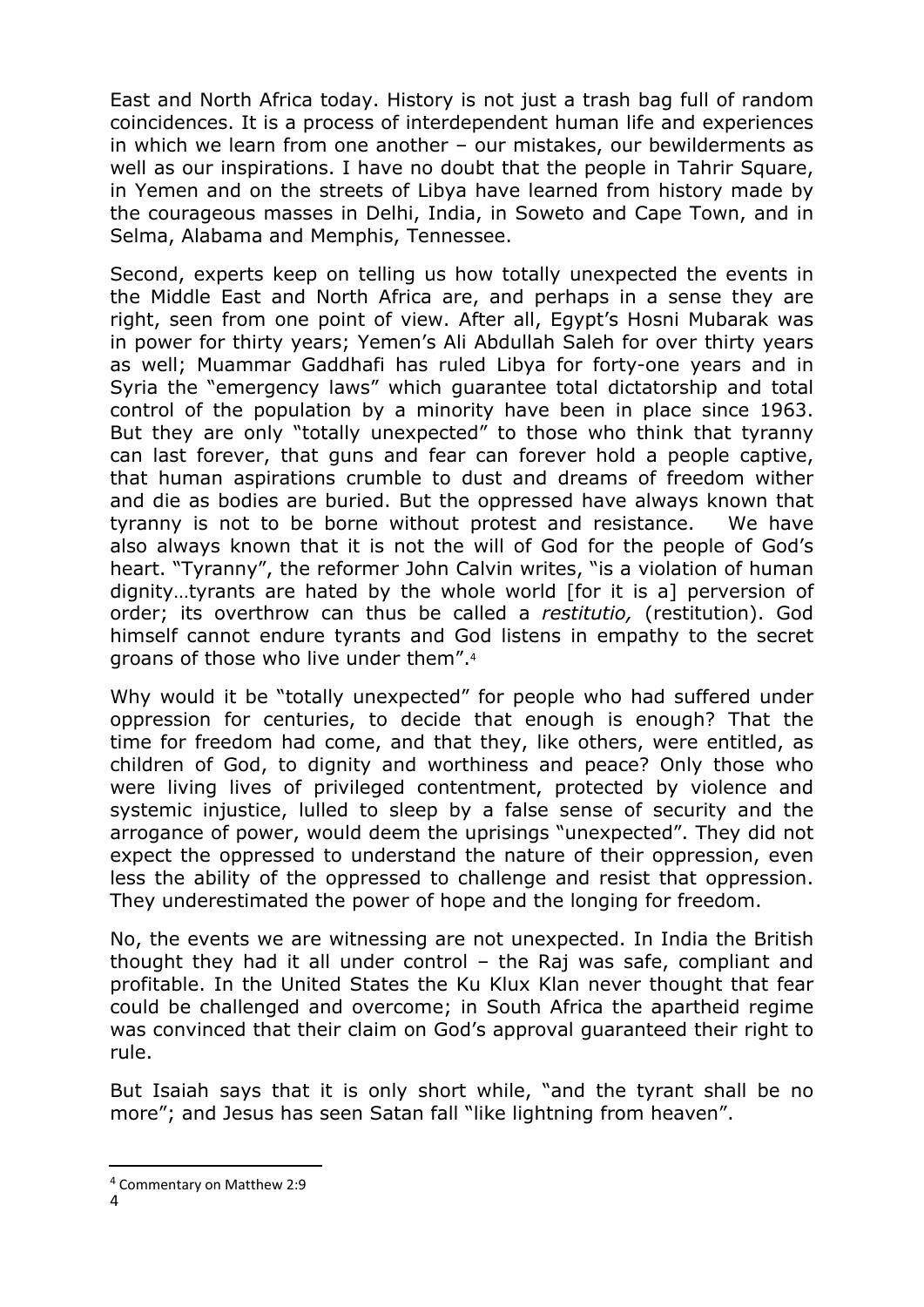Endlessly we have been told that Islam is a religion hopelessly mired in "pre-modernity", in a culture incapable of responding to a new age, inherently alien to freedom and genuine democracy so that the tensions between the West and the Arab world is in fact a "clash of civilizations", 5 where the West, (a geographical direction and location), and Islam, (a religion) are being metaphorised as homogonous cultural units. As Charles Amjad-Ali correctly pointed out,

"A geographical designation and a religion are thus made to serve similar purposes are drawn against each other. Thus the West is deprived of all its religious elements and is viewed exclusively in cultural terms, and the Islamic world is reduced to an allencompassing, all-consuming, exclusively religious culture." 6

That religion, Islam, is portrayed as violent, intolerant and backward. All Muslims through vilification and demonization, become fundamentalists and terrorists, while the west is defined as synonymous with goodness who are engaged in the democratization of these "barbarians". It is a battle between "globalists", those who understand the workings of the modern world, and "tribalists", those who defend isolationist, xenophobic fundamentalism. 7

To be sure, right through these momentous events there have been any number of clerics in Arab countries who have been repeating the mantra, pleading for the meek acceptance and submissiveness that until now have guaranteed despotic rule. But that freedom and democracy are exactly what the people in one country after another are demanding – and that in the name of Islam. Unforgettable is the voice a young man in Yemen, responding to the call of some clergy to leave the streets, return to their homes and submit once again to authority of the president, the "father of the nation": "I am a Muslim. I submit to Allah alone". They, like my friend and Islamic theologian Farid Esack, have found in the Qur'an what we Christians have found in the Bible: a message of hope and liberation and of power. 8

And it was an impressive sight indeed: all those hundreds and thousands of people, in and despite the presence of the soldiers in their tanks and with their guns, falling to their knees at the appointed prayer time, witnessing that when they fall before Allah they do not have to bow down to any human person, no matter how powerful they deem themselves to

<sup>7</sup> Cf. Thomas Friedman, 2000, *The Lexus and the Olive Tree: Understanding Globalization,* New York: Anchor Books; see also Benjamin Barber, 1996, *Jihad vs. McWorld: How Globalism and Tribalism are Reshaping the World,* New York: Ballantine Books.

<sup>8</sup> See Farid Esack, *Our'an, Liberation and Pluralism, An Islamic Perspective of Interreligious Solidarity Against* 5*Oppression,* Oxford: Oneworld Publishers, 2000.

<sup>5</sup> Cf. Samuel P Huntington, 1996, *The Clash of Civilizations and the Remaking of World Order,* New York: Simon and Schuster.

<sup>6</sup> Charles Amjad-Ali, 2006, *Islamophobia or Restorative Justice, Tearing the Veils of Ignorance,* Johannesburg: Ditshwanelo CAR'AS, 3, 4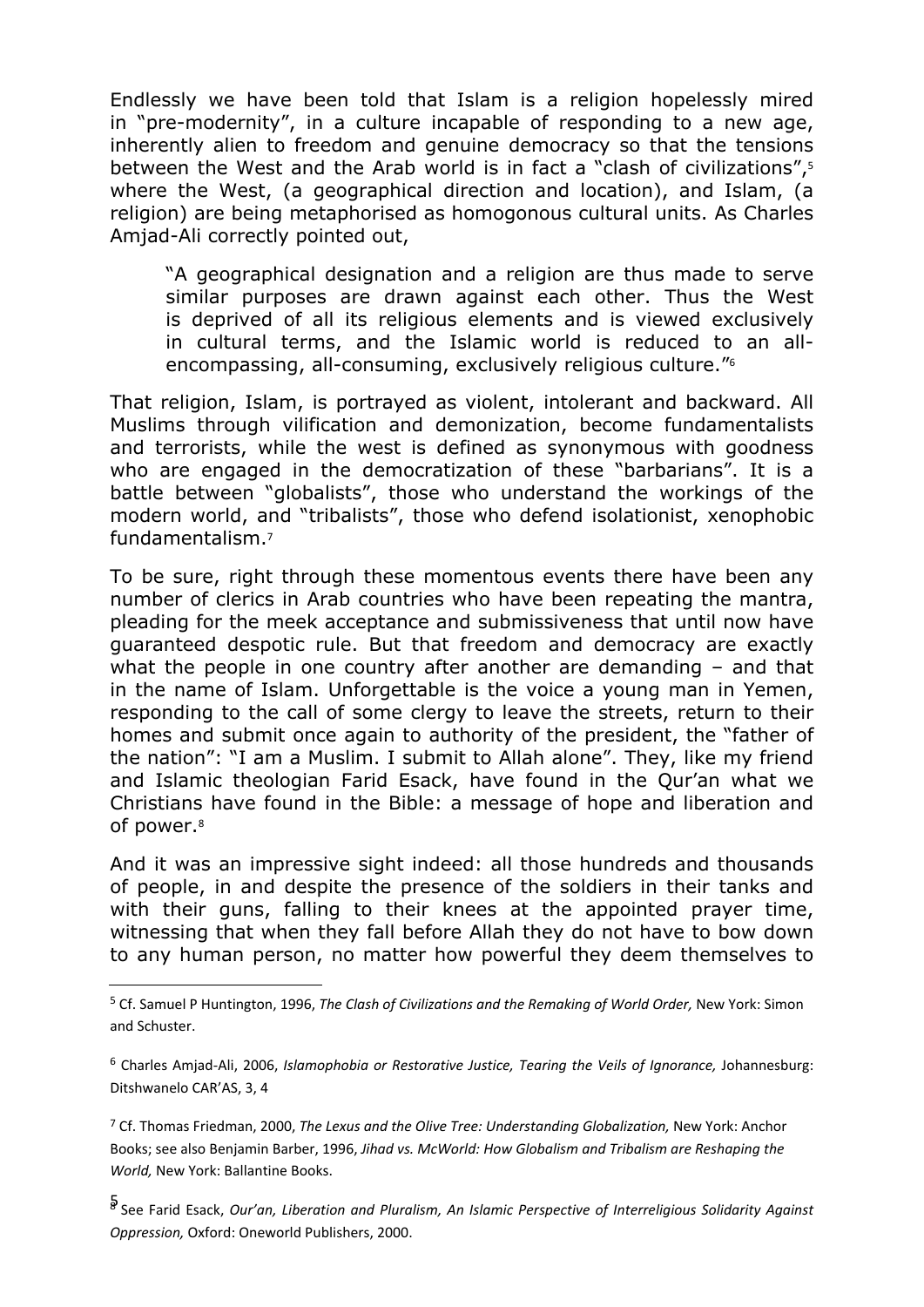# **Libya and the agony of difficult decisions**

There are things that we, from our own struggles, immediately recognise.

The determination to be free;

The sense of burning urgency, for a time table set by themselves, not by the powers that be or the outside world which has refused to hear their cries for so long. This is a time table they are following resolutely at their own, sometimes bafflingly rapid pace – the outside world has to play catch-up;

The understanding that this is a struggle and the willingness to make the sacrifices called for;

The understanding of the necessity of global realities and hence of international solidarity and intervention, but on their terms;

The way in which the struggle breaks down barriers. Islam is, in many if those countries a very traditional religion, embedded in a very traditional and conservative culture. Yet we see men and women, young and old, rich and poor together raising their voices for the same demands for fundamental change. Remarkable, as well as encouraging also it is to see how often women emerge as leaders, as spokespersons of the struggle. This has to have consequences for the way in which society is ordered after the revolution, if the women remain vigilant; for in these matters there are no guarantees that these gains will be built upon, as we have repeatedly experienced;

The persistence of disciplined non-violence despite the severest provocation, at least until Libya, but amazingly still held onto in places like Syria;

The humbling and deeply moving display of courage in the face of ruthless suppression and wanton violence, and the remarkable cohesion despite the lack of visible, identifiable leadership, displaying not only the truth that courage is contagious, but also what Steve Biko called "the righteousness of our strength". 9

The role of a politically and socially conscious militant youth, determined to throw off the shackles of the past, determined not to be mollified by deceitful promises and meaningless tinkering with systems of oppression, determined on meaningful change, while using means they know best, (in this instance the power of social media and networking for example) thereby shifting the terrain of struggle and changing the rules of

be.

<sup>9</sup> Steve Biko, (1978) 1996, *I Write What I Like, A selection of his writings,* Johannesburg: Raven Press, 134. 6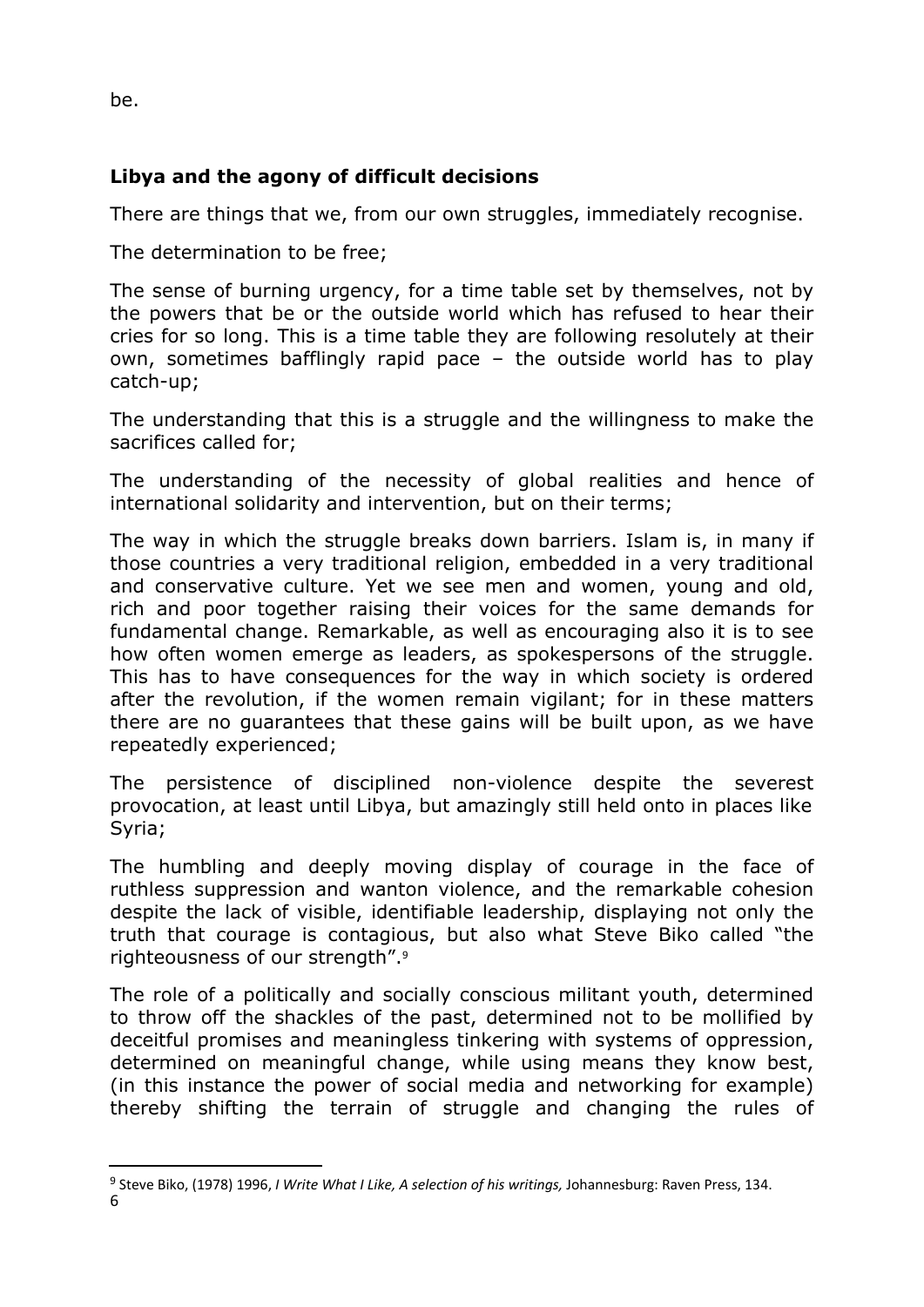engagement with the oppressor. 10

I do not know what lies ahead for the peoples of the Middle East and North Africa, but I do know that every dictator is quacking in their boots right now. But we also know that once a people are determined to get their freedom that urge will prove unstoppable. But we also know, from experience, the dangers, temptations and pitfalls of revolutionary struggle, and the human frailties that make us vulnerable.

So we need to talk about the elephant in the room. What about Libya?

From where I was watching in South Africa, we knew that Libya would see tragedy. Knowing Colonel Ghaddafi, we did not expect him to respond reasonably. We know from experience that power is never surrendered voluntarily. From the playing-for-time tricks to the false promises and the meaningless reforms being offered in an attempt to appease the international community and deceive or co-opt some of the people, we have seen it all before. Nothing was new. Not new as well, although fearsome, was the inevitable wave of violence meant to break the back of the resistance, reviving old fears and reminding the people of what those in power are capable of. Muammar Gaddhaffi was going to fall back on the most effective strategy he knows, namely violent suppression of the revolt in hopes of violent retaliation. The only question was how the people would respond; whether the discipline of the first weeks would last; whether there were enough spiritual resources to make them believe that the gentle power of having right on their side are enough to resist, withstand, endure and overcome. We now have an answer to that question.

We also knew that these situations are all uniquely complex, with dynamics uniquely their own, arising from contexts not always comparable with our own historical situations, or even with the contemporary situations elsewhere in the Arab world. There is no such thing as one size fits all, and as much as we support them, Amilcar Cabral of Guinea was right: the rice has to be cooked in one's own pot. Final decisions would have to be made by the Libyan people themselves, and being human, they will make mistakes, such as the one I believe they made when they decided to respond violently to the violence of Gaddhaffi.

No one wanted military intervention from outside and in this we followed the lead of the Libyan people. Hence I believe that UN Security Council resolution 1973 was absolutely the right stance to take. As it is, this resolution was only possible after changing the rules of the UN on intervention so jealously guarded by the great powers who insisted on absolute sovereignty within their own territory, including the right to kill

 $10$  While during the ant-apartheid struggle it was relatively easy for the apartheid regime to clamp down on information by placing a blanket ban on the media and by simply detaining journalists, the onset of social media and the efficacies of their use have introduced entirely different realities and possibilities which were used to the full by the technically-adept youth of the Middle East.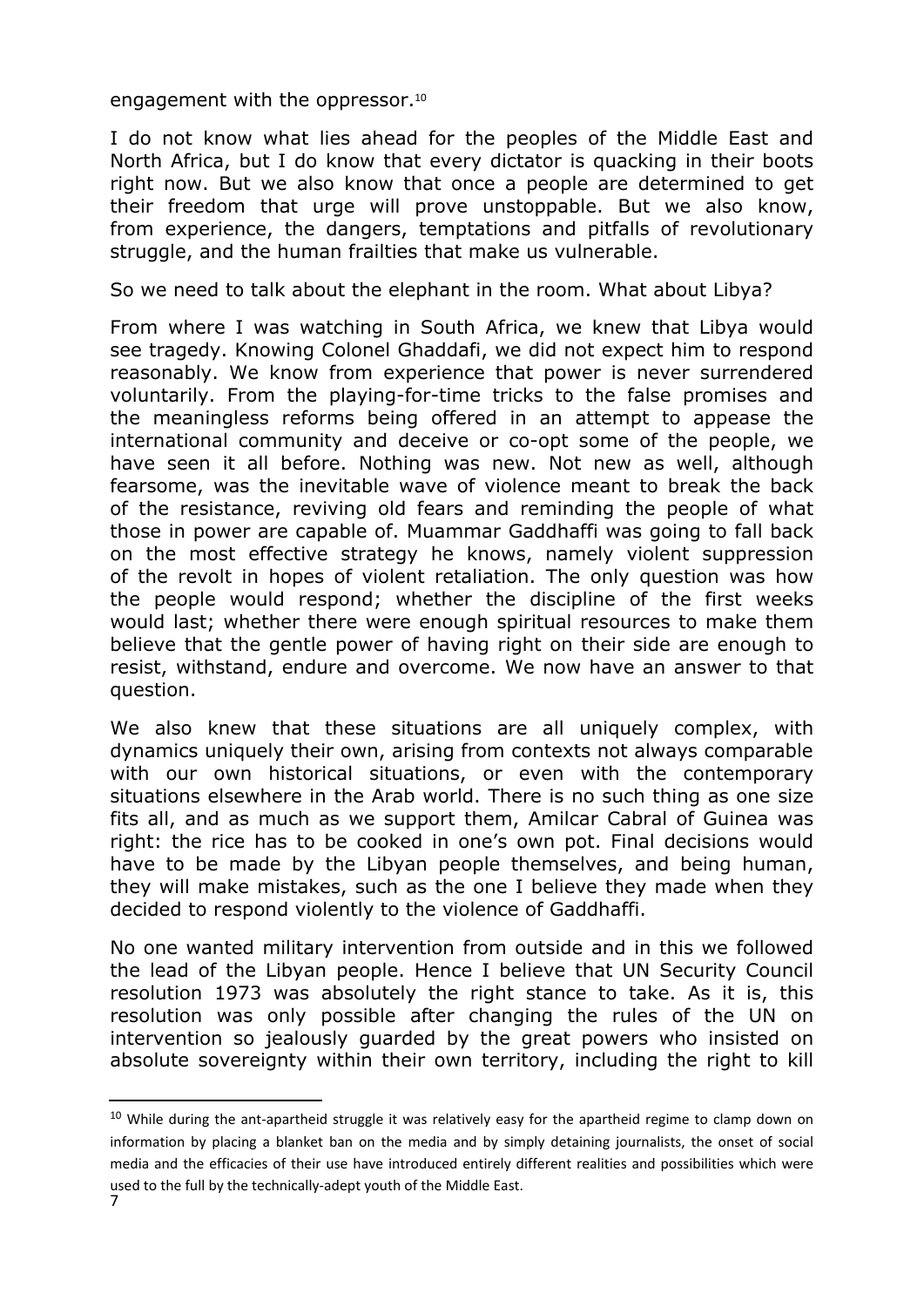whoever opposed their rule. The genocide in Rwanda and the realisation of the disastrous role played by the UN in those events as well as massacres in other places also brought a sense of urgency as well as realism to the UN. Now, armed with the possibility to intervene in order to execute its "responsibility to protect" vulnerable people from mass killing by their own government, the "sovereignty" principle so badly abused by myriad dictators over the years, could be overcome. In 2005 the African Union included the concept in its founding charter and enabled the reluctance of the great powers in the UN over this matter to be broken.<sup>11</sup>

It was always going to be problematic once that resolution was going to be implemented, and in such fluid situations there were always going to be unforeseen and unwanted consequences and uncertainties. Yet the first and fundamental rule here is always to try to listen closely to the voice of the people themselves and try to respond to what they thought was necessary. In this regard we need to make what I consider to be an important point. Before the Libyan people became the violent revolutionaries they are now, they had been, for over forty years, the victims of the Ghaddaffi regime, and before that of a regime that was as oppressive as any they had ever known. While Ghaddaffi claims to be the voice of Libya – a voice that, for the most shameful of reasons, has found sympathetic ears in the West and in Africa for more than forty years – the real voice of Libya is the voice of the victims. And it is in that voice that the voice of God, calling us to the undoing of injustice and the bringing of justice, is to be heard: *vox victimarum, vox Dei.* The voice of the victims is the voice of God. It is a voice that reminds the world of its complicity and of its obligations toward compassionate justice, and of the right of Libya's people to be free.

Our own experiences in South Africa have taught us to carefully analyse every situation in which we found ourselves, to understand historical developments as well as human frailties and the dynamics of power. So even though I would always plead and work for non-violent solutions to problems, I thought I should try to understand the causes of the violence at last chosen by the liberation movements in my country, and I could see with my own eyes the deliberate provocations a violent, illegitimate regime bent on self-preservation could present, and then to address those causes I order to make alternatives to violence possible and viable.

I too would have chosen for peaceful ways to solve the situation in Libya: diplomatic means, non-violent means of pressure such as the targeted sanctions that are possible today which we, in our struggle did not know of. And it is deeply regretful that those possibilities were not timeously explored in Libya. But by the time the international community woke up to the reality of Libya, it was much too late, and as always, the West's own, and indeed Africa's complicity in the oppression of the people of Libya in their support for, and cooperation with Ghaddaffi, has made them fatally slow to react with speed and integrity.

<sup>11</sup> See Gwynne Dyer, "Today Libya, Tomorrow Syria?", *The Free State Times, March 25-31, 2011.*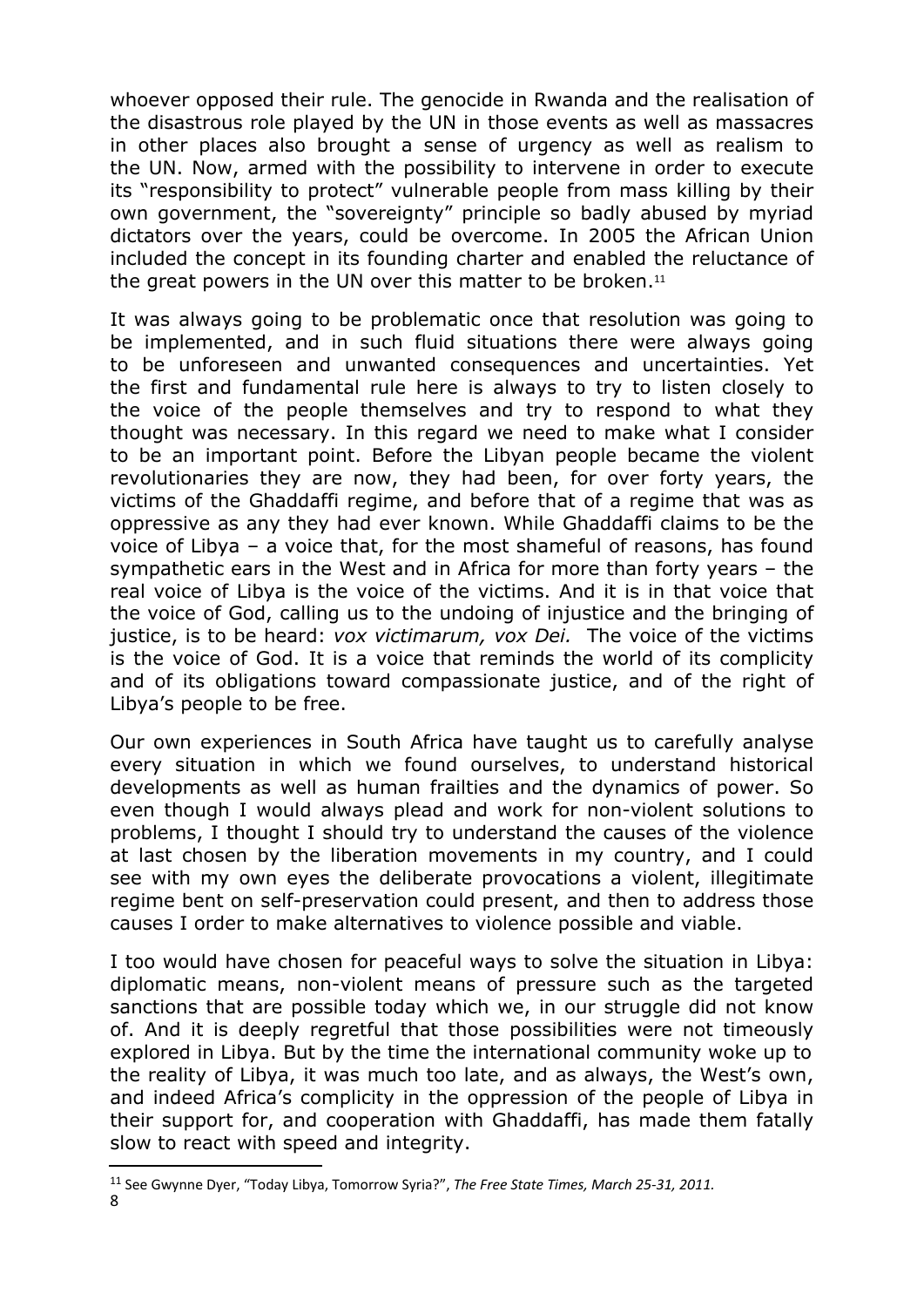We must take serious note of the objections that have since arisen against the military intervention of the Western and Arab allies in Libya, in fulfilment of Resolution 1973. As I understand it, there are at least seven such objections.

- 1. People are afraid of a repetition of the catastrophic events in Iraq and Afghanistan.
- 2. The motives of the United States and its allies may not be as pure as they are pretending.
- 3. The interests of the big oil conglomerates and other corporations may outweigh the interests of the people of Libya.
- 4.We may, more deliberately than many might realise, be heading for a situation of regime change with the aim of the West gaining economic control over Libya's oil riches rather than the lofty goal of supporting the Libyan people in their struggle for freedom, including the freedom to make their own choices and evolve their own form of democracy.
- 5. The plan the allies have concocted is too vague and open: what is to happen after the disappearance of Gaddhaffi which is, perhaps the wished-for outcome despite the denials?
- 6. There are simply too many unforeseen consequences, such as for instance civilian deaths, and there are no guarantees that this will not become a long, drawn-out war.
- 7. There is too much hypocrisy and double standards for this to end well. What about Syria? Why does the West respond one way to Libya and completely differently to Jordan, Bahrain and most of all Saudi Arabia?

For the people of the United States there are of course other reasons as well, and they are indeed deeply worrying. This we must respect. The US is already mired in global warfare, from Iraq to Afghanistan to Pakistan. Already these wars, in the face of a growing budget deficit, a widening chasm between rich and poor and already indefensible military expenditure in the face of the economic situation and screaming needs at home, are not justifiable. Another war in Libya, however well-intended, cannot be welcome. Besides, it must be of deep concern that some of those who were the most enthusiastic supporters of the deeply immoral invasion of Iraq in 2003, now, on ostensibly moral grounds, are calling for action against Ghaddaffi. The spectre of oil and profits might once again be looming large here.

Again, we must not ignore any of this or the frustratingly complex nature of the situation in taking all these issues into account.

It must be clear that in the Libyan situation international solidarity and intervention are of the greatest necessity. We from South Africa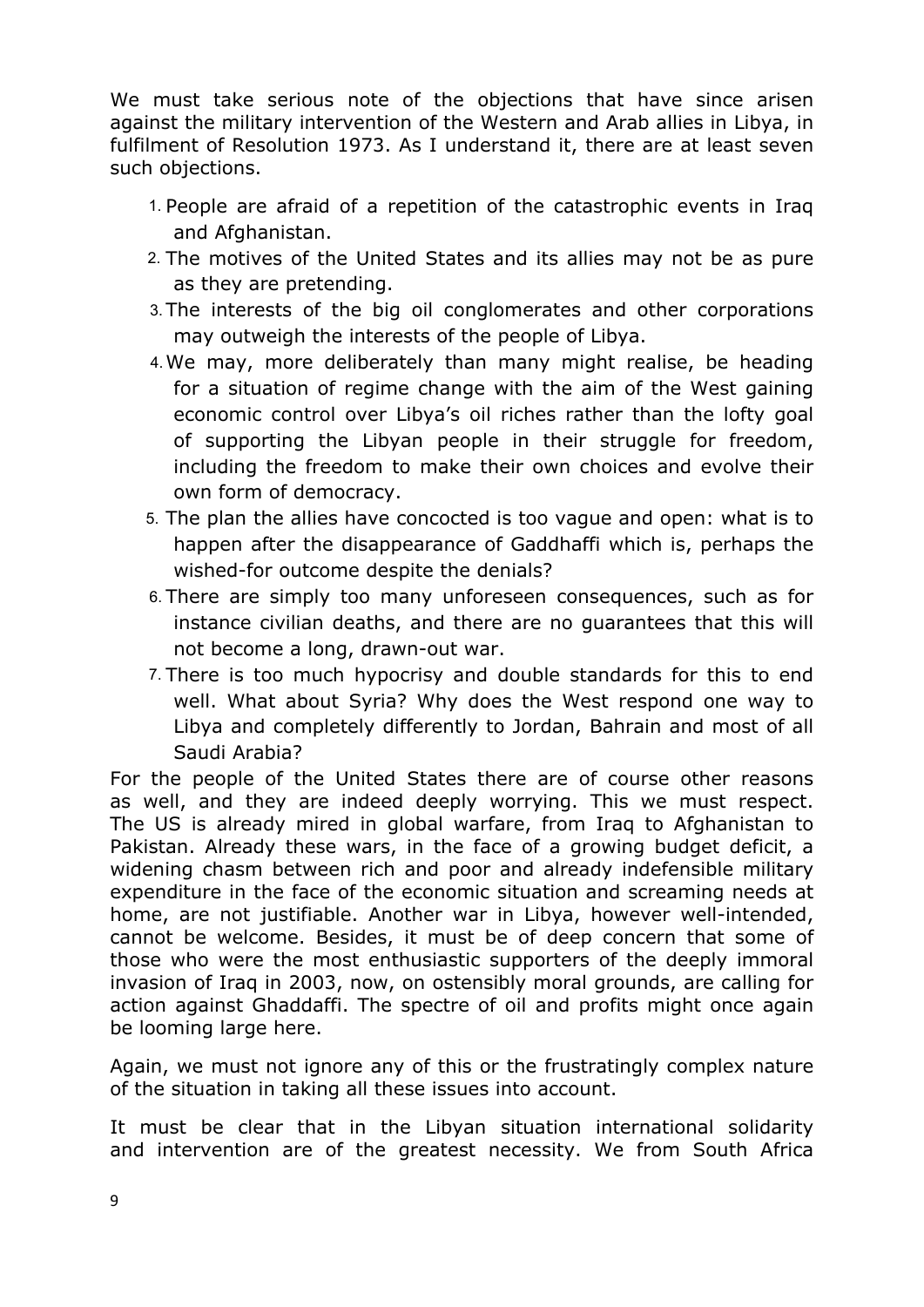have understood early on that if it were not for international solidarity, apartheid would not have been overcome as soon as we have seen. It is for this reason that in 1962 Albert Luthuli made common cause with Martin Luther King Jr. to call upon the international community to join together in widespread action to isolate the apartheid regime in their *Appeal for Action against Apartheid*. 12

If it were at all still possible to intervene with peaceful means, it would have been vastly preferable. It is of course easy to judge the people of Libya: why did they not maintain the non-violence stance as it happened in Egypt, for example? But then, Egypt is not Libya and Ghaddafi is a tyrant of a different hue. There was no one in Libya who could, or had the time to train people in non-violent resistance as was possible in the United States for example. Ghaddafi pushed his people much sooner into violent confrontations and once the first counter-violent responses came, it would prove to be all the justification he needed to massacre his own people. If the West had been more sensitive to situations of injustice and oppression much earlier, if it had not been so seduced by greed, Ghaddaffi would not have been so secure. As it is, Africa is not blameless either. As late as December 2010 South Africa had been selling weapons to Muammar Ghaddafi, those same weapons he was now turning on his own people. And the African Union, permeated as it is by the questionable political ethics and human rights records of more than a few dictators of long standing amongst its own ranks, was rendered paralysed in the face of these latest atrocities. But the African Union had been just as helpless in the face of the holocaust in Rwanda, the increasingly oppressive situation in Zimbabwe, civil war in Uganda, the Gambia and Liberia, and in the Ivory Coast.

Perhaps the parable of the Good Samaritan might be useful here. (Lk. 10:25-37) We are used to reading the story taking valuable lessons from the example of the Samaritan finding the wounded and broken body on the Jericho road and tending to him. We almost always fail to ask the question J. Cardonel forced us to ask years ago: what would have happened, what *should* have happened if the Samaritan had come upon the scene whilst the robbers were attacking their victim? To problematise the issue even more, Cardonel raises the question of the meaning of neighbourly love in this context. What here is the true act of love for the neighbour? Should he have waited until they were done in order for him to perform his deed of love? Or would the deed of love have been to intervene and stop the robbers from causing harm to their victim?<sup>13</sup> Cardonel argues that true love of neighbour is not just a healing love, but a combatant love, which needs to be transformed into an inventive, prophetic, pioneering, creative love. In other words, a love not afraid to engage the situation as one finds it, a love that seeks to understand

<sup>12</sup> Cf. Scott Couper, 2010, *Albert Luthuli, Bound by Faith,* Scottsville: University of KwaZulu-Natal Press, 172- 173.

<sup>13</sup>10Cf. JGB Jansen, 1974, *De Barmhartige Samaritaan in Rovershande,* Apeldoorn: Semper Agendo, 223-224.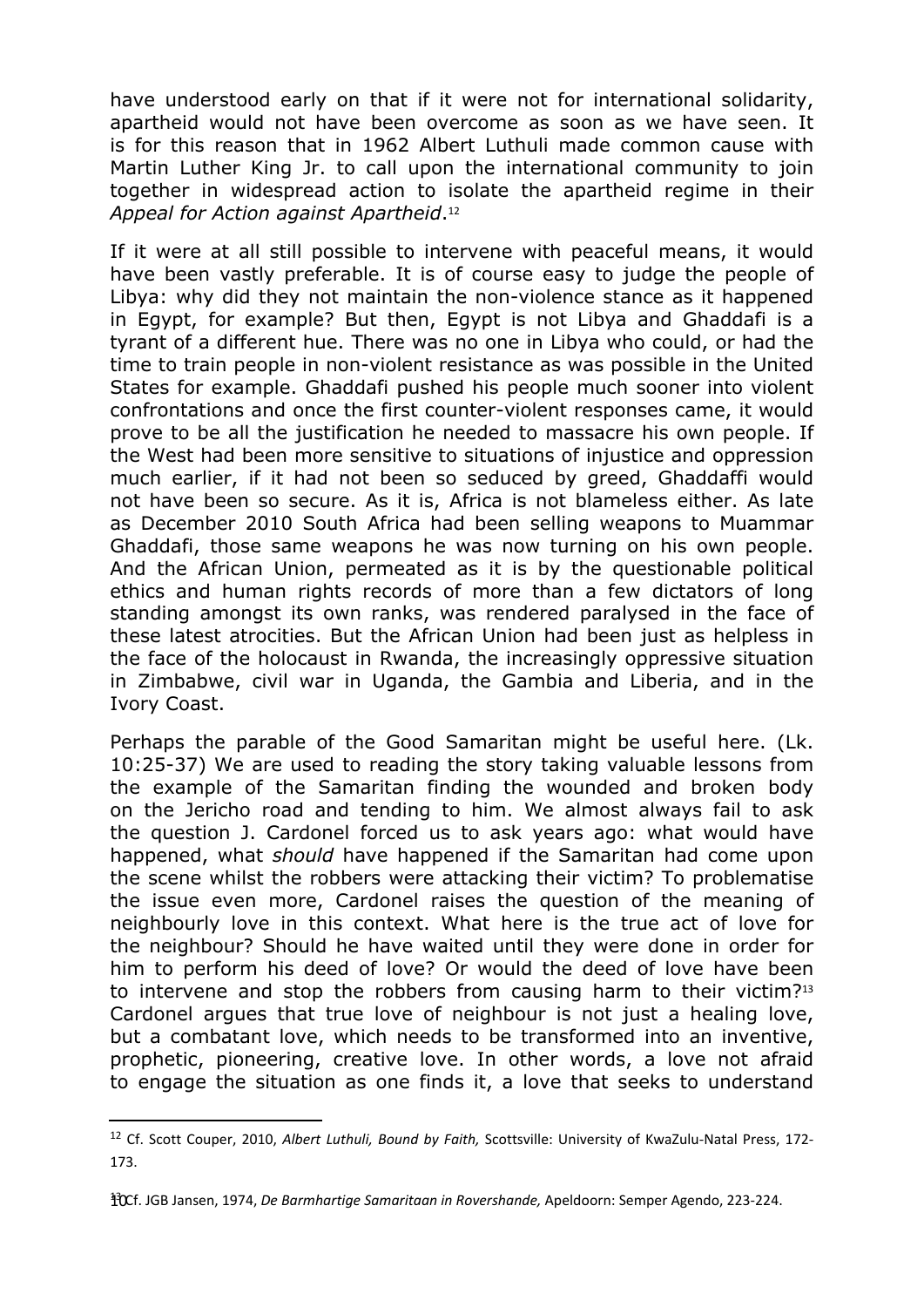the causes of suffering and seeks to engage those causes, not just their consequences.

These are the deeply troubling issues Dietrich Bonhoeffer struggled while grappling with the responsibility of the church regarding "the Jewish Question", and which later became crucial in his painful decision to participate in the conspiracy against Hitler: do we wait to help the victims who have come under the wheels, or do we grab the steering wheel and wrest it from the hands of the wrongdoer?

There are thus three possibilities for action the church can take vis-á-vis the state: *first,* (as we have said), questioning the state as to the legitimate state character of its actions, that is, making the state responsible for what it does. *Second* is service to the victims of the state's actions. The church has an unconditional obligation towards the victims of any societal order, even if they do not belong to the Christian community. 'Let us work for the good of all'….The church may under no circumstances neglect either of these duties. The *third* possibility is not just to bind up the wounds of the victims beneath the wheel, but to seize the wheel itself. <sup>14</sup> (Original emphasis)

These are precisely the difficult issues Christians should take seriously when considering these matters. And it is always good to remember that Bonhoeffer was brought to this action because the world had miserably failed those who called for peaceful intervention long before Hitler made war "the only option left". But that call for peaceful intervention in the beginning was not to stop war; it was to prevent war. If the world had shown moral outrage at the earliest Nazi actions towards the Jews, if the mere raising of "the Jewish question" had been enough, war would not have been necessary.

The argument that the West is not to be trusted is a shared sentiment across the world. Experience has taught us painful lessons. It is also true that for the West war is an immensely profitable thing – the disasters that "disaster capitalism" profits from are not always caused by nature; they are designed. <sup>15</sup> But I must say this: Americans must learn to hold their own government accountable. If you don't, there is something deeply wrong with your democracy and something deeply wrong with you. The hopes and lives of the people in Libya cannot be sacrificed on the altar of Americans' unwillingness to embrace their democratic responsibilities, distrust of their government in international affairs or to American moral indignation at their own government's lack of transparency or moral responsibility; or, for that matter, their government's persistent imperial

<sup>14</sup> Dietrich Bonhoeffer Works, Geffry B Kelley (ed.) 1996- Minneapolis: Fortress Press, 12, II/13. See for an excellent contextual discussion, Ferdinand Schlingensiepen, 2010, *Dietrich Bonhoeffer 1906-1945, Martyr, Thinker, Man of Resistance,* London: T&T Clarke International, 126; 313.

<sup>15</sup> See Naomi Klein, *The Shock Doctrine;* Noam Chomsky, 1999, *The New Military Humanism, Lessons from Kásovo, London: Pluto Press.*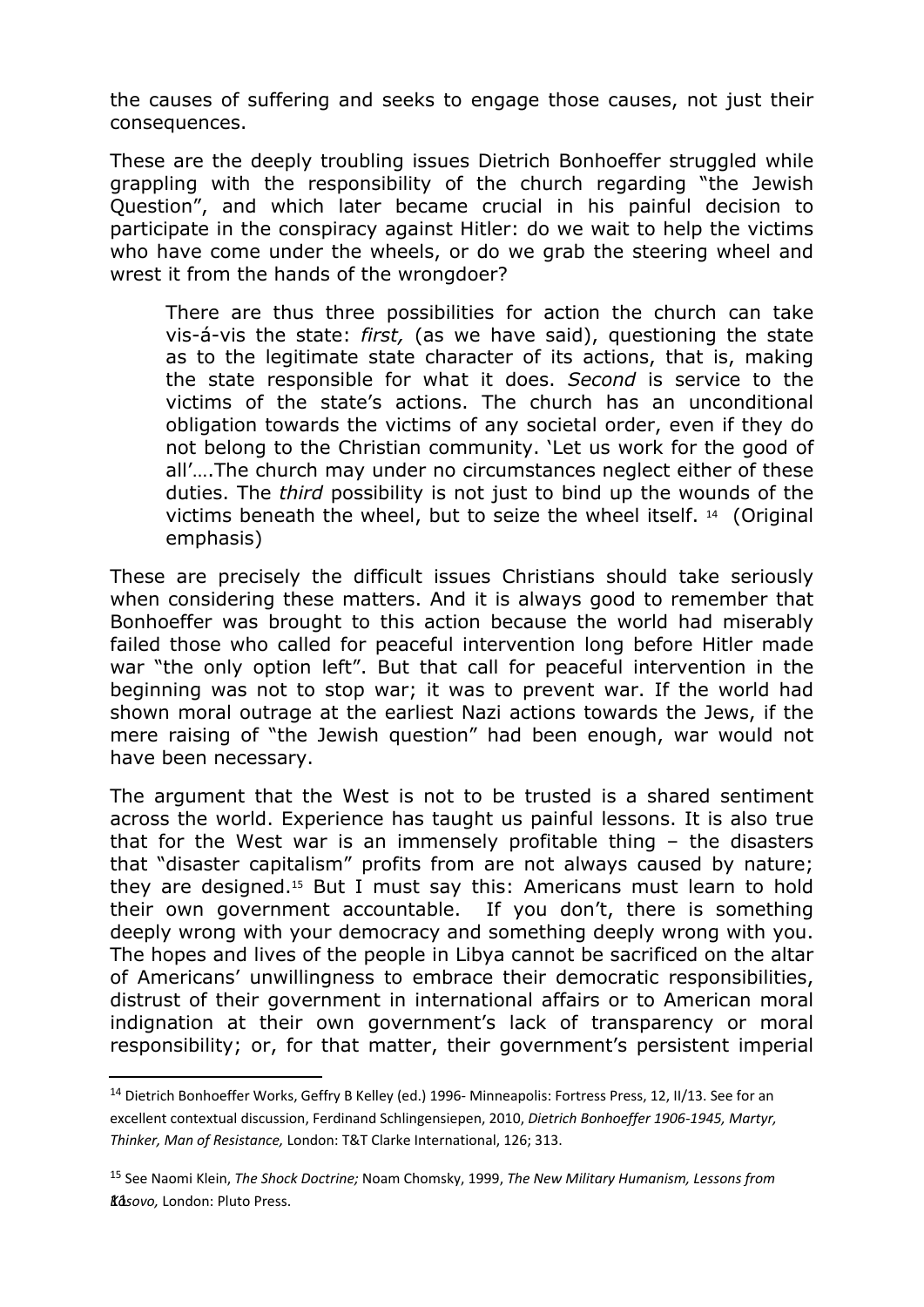designs upon the rest of the world. It may be too late for the people of Libya, but certainly not for the people of Syria, Yemen, Bahrain, Saudi Arabia and the rest of the Arab world where people are crying out for freedom and justice.

Dietrich Bonhoeffer in Germany, like Oliver Tambo and Nelson Mandela in South Africa, faced the kind of situation that the people of Libya are facing now. It is unquestionably hard and fraught with ambiguity. Bonhoeffer came to the conclusion that he had no other option but to join the conspiracy against Hitler. But he entered it, much as I discovered Oliver Tambo did, not with triumphalist self-justification, but with trepidation and deep awareness of the fact that by doing this he took upon himself responsibility as well as guilt.<sup>16</sup> But in all honesty, in that situation, he had no choices left. Personally I take the stand of Albert Luthuli who himself could not concede to violence, mourned the decision, but understood and agonised with the inevitability of it caused by the intransigence of the apartheid regime and hence called Mandela and the others "brave and just men" <sup>17</sup>, but as a result of that decided to determinedly seek a different way should the opportunity arise.

But taking all of the aforesaid into account, for me one truth still remains. I have what I believe to be a deep commitment to non-violence. I have tried to make it my philosophy of life for as long as I can remember. I am, in thinking of my Reformational roots in this regard, more a child of Erasmus of Rotterdam than of Martin Luther and John Calvin. I am spiritual child, more of Mohandas Gandhi, Albert Luthuli and Martin Luther King than of Franz Fanon and Che Guevara. I am much more uplifted by the song of Hannah (2 Sam. 1) than by the song of Deborah (Judges 5); much less attracted by the war-like militancy of King David and infinitely more by the revolutionary non-conformism of Jesus of Nazareth; much less drawn to the throne-and-altar religiosity of Western Christendom and much more to the non-violent resistance of the early Christian church.

I have learnt from Jesus, Gandhi, King and Luthuli; I have seen too much horror caused by violence and counter-violence in South Africa during our own struggle, and since then in Europe, Africa and Asia. I do not believe that violence in the long run can offer any lasting solutions. Violence destroys the chances for peace and reconciliation in the final destruction of the other. It casts the other in the mould of an unchangeable, incontrovertible enemy. It systematises as well as personalises enmity. After the violent blow is struck there are no more options left and the last word is already drowned in blood. Violence takes on a life of its own, feeds on ancient, base human emotions far stronger than we seem to realise, releases a relentless, deadly dynamic we are

<sup>16</sup> Cf. Christine Schliesser, 2006, *Everyone Who Acts Responsibly Becomes Guilty, The Concept of Accepting Guilt in Dietrich Bonhoeffer: Reconstruction and Critical Assessment,* Neukrichen-Vluyn: Neukirchner Verlag. See also Allan Boesak, 2009, *Running with Horses, Reflections of an Accidental Politician,* Cape Town: JoHo! Publications, 89-92.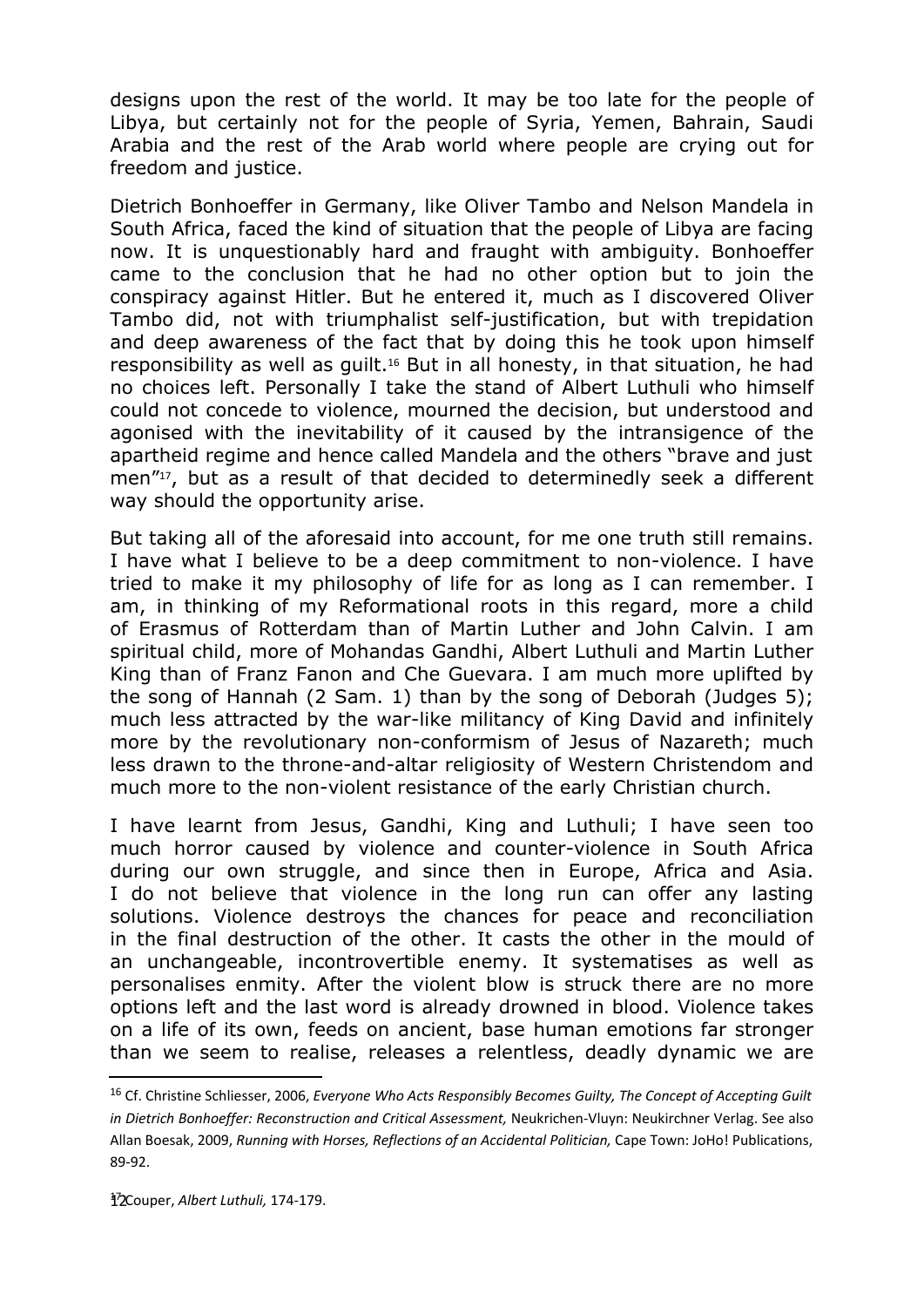not able, or prone to stop. It sweeps reason and better judgement aside as in almost ritualistic helplessness not acknowledgeable to ourselves as well as to others, but too often deny: that in our creaturely, relational existence as well as in our common humanity we are not meant to be reduced to mere instruments of destruction; that we are created to affirm, choose and celebrate life rather than death. Non-violence affirms the humble acknowledgement of the possibility that we might be wrong, that the other is not just pure evil. It opens the way for the choosing of another path, to the ubuntification of the other, because it longs for the affirmation of humanity in the humanity of the other. Violence, in its irreversibility, is a reach too far for mere mortals such as we are. Nonviolence acknowledges the existence of holy ground, such as the taking of the life of another. We dare not tread upon that ground. Non-violence is quite simply the way of Jesus Christ. 18

History does not only teach us the human proclivity towards war and violence, it also teaches us the utter futility of it all. Whichever way we look at it, the consequences of war always outweigh whatever reasons there might have been to start it. The wars the United States have mired itself in the Middle East can only be described as utterly disastrous, the consequences, economically and morally, will always be devastating, and increasingly more so for the people of the United States than for those they are making their victims. <sup>19</sup> Even now it is clear that whatever difficulties they may be facing, the people of Egypt have a more secure future than the people of Libya whose chose violent response to Gaddhaffi's violent oppression. Despite the conventional wisdom, the non-violent revolution offers a sounder foundation for the future and for a reconciled community. The people of the Middle East and North Africa would do well to take to heart the age-old wisdom of Erasmus of Rotterdam that it is always better to seek a glory not steeped in blood or linked with the misfortune of another, nor brings us a victor "who weeps over a victory bought too dearly". 20

# **The dangers that lie ahead**

We must, however, raise one more question: are there dangers ahead, and what might those be? Of course there are, and I can discern at least the following:

<sup>18</sup> See Allan Boesak, 2010, "The Glory Which Is Not Steeped In Blood", *Globalisation II: Global Crisis, Global Challenge, Global Faith, An ongoing response to the Accra Confession,* Allan Boesak and Len Hansen (Eds.), Beyers Naudè Centre Series on Public Theology, Stellenbosch: Sun Press, 133-147.

<sup>19</sup> See for example, Chalmers Johnson, 2000, *Blowback: The Costs and consequences of American Empire,* London: Little, Brown and Company; T Walter Herbert, 2009, *faith-Based War, From 9/11 to Catastrophic Success in Iraq,* London, Oakvile: Equinox Publishing.

<sup>20</sup> See Allan Boesak, "The Glory Which is not Steeped in Blood", *Global Crisis, Global Challenge, Global Faith,* 13147.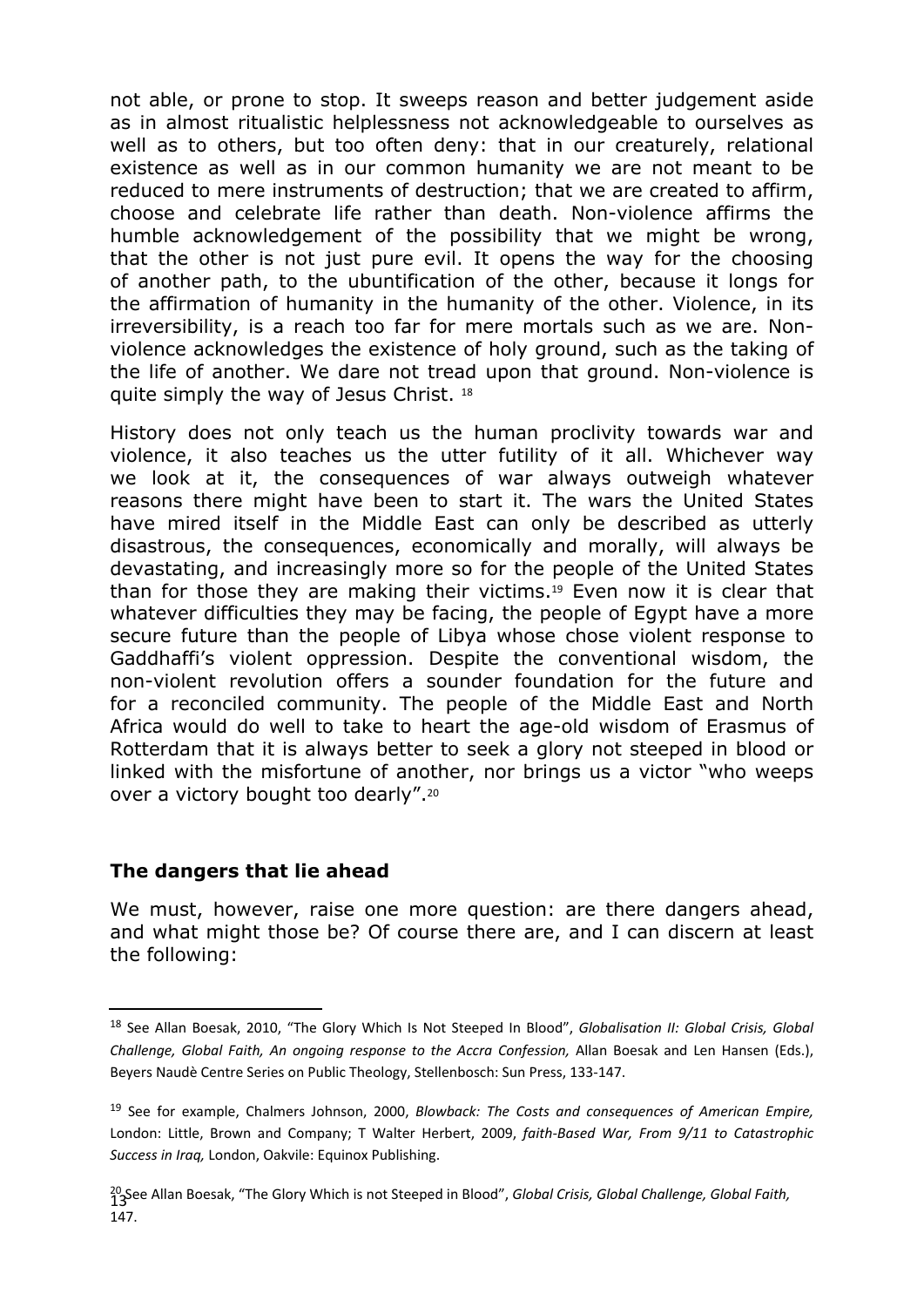- 1. The danger that the West might indeed have hidden agendas, as it did with the invasion of Iraq, cannot be underestimated. 21
	- 2.Conservative or extremist Islamist groups with a distorted understanding and interpretation of the Qur'an might exploit a fluid and uncertain situation. The Muslim Brotherhood, the only organised opposition in Egypt, has disavowed violence and deliberately underplayed its role in countries like Egypt and Yemen. But they are not the only entities out there with agendas not always in accordance with the hopes and dreams of the revolutionary generation we now see on the streets. Unless credible, cohesive progressive forces arise to replace the present tyrannies and conservative regimes in these countries the people may find themselves without real viable alternatives. To replace the tyrannies with repressive religious rule would not become this revolution. Experience teaches us that there is a vast difference between promises made by liberation movements before elections and what becomes actual policy once these movements claim political power even after democratic elections. It is absolutely vital that a credible, viable political power arises, with an alternative vision, appeal and the ability to deliver lest extremists of all sorts, or power elites that merely wish to continue the captivity to the West under another guise, step up to fill the void.
- 3. There is the great danger of an incomplete revolution. I would suggest three concerns here:
	- a. Perhaps we should make the point that although the resistance that has developed so rapidly in North Africa and the Middle East is popularly called revolutions, a term we also used in this piece, we need to be reminded that a revolution is a total reversal of power relations and economic and societal structures. In every case so far, with Libya the great exception, the military has, at one stage or another, decided to "take the side of the revolution", and has in fact taken over power for an indefinite period. We have not seen that total reversal of power and even though the neutral stance the military has taken in the midst of the confrontation with security forces in Egypt for example has

<sup>&</sup>lt;sup>21</sup> Secret memoranda obtained through the Freedom of Information Act in Britain, show secret meetings between ministers in the Blair Cabinet and senior oil executives discussing how British oil companies could benefit from the invasion of Iraq. These are "are at odds with the public denials of self-interest from oil companies and Western governments at the time". Paul Bignell, "Secret memos expose link between oil firms and invasion of Iraq", *The Independent,* 19 April, 2011. See also especially Naomi Klein's careful and devastating analysis of the US invasion of Iraq, its ideological and economic motivations and their effects: Naomi Klein, 2007, *The Shock Doctrine, The Rise of Disaster Capitalism,* New York: Metropolitan Books, Part VI, "Iraq, Full Circle Overshock", 325-382.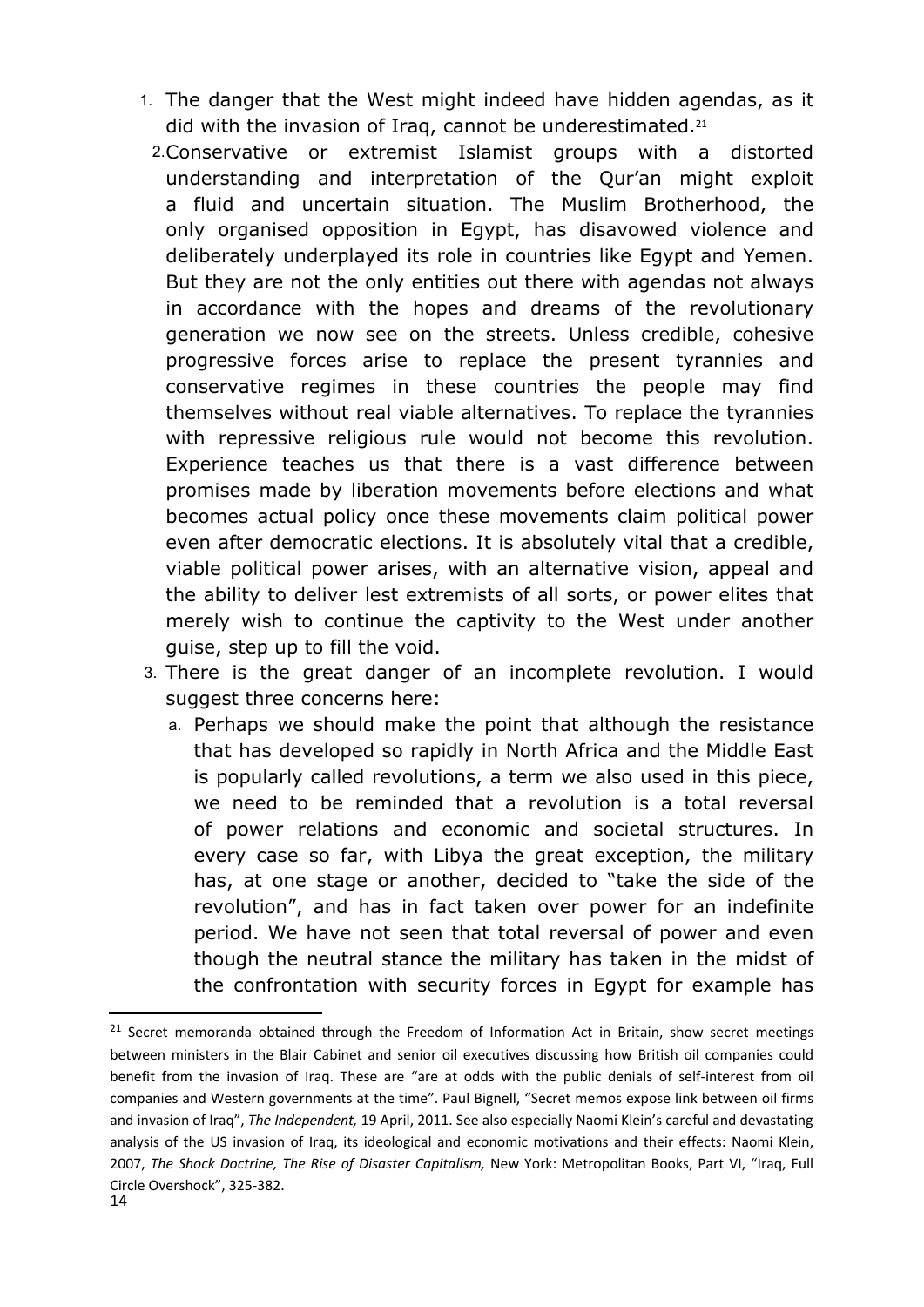been decisive for the continuation of pressure on Hosni Mubarak, it is not at all clear what this development might mean. It is certain that the military cannot guarantee democracy, and in Egypt, the arrest and conviction by military tribunal of Mikal Nabil, the blogger who criticised the military and continues to call for a genuine, participatory democracy in Egypt, is not a good sign. 22

<sup>22</sup> See *San Francisco Chronicle,* 17 April 2011.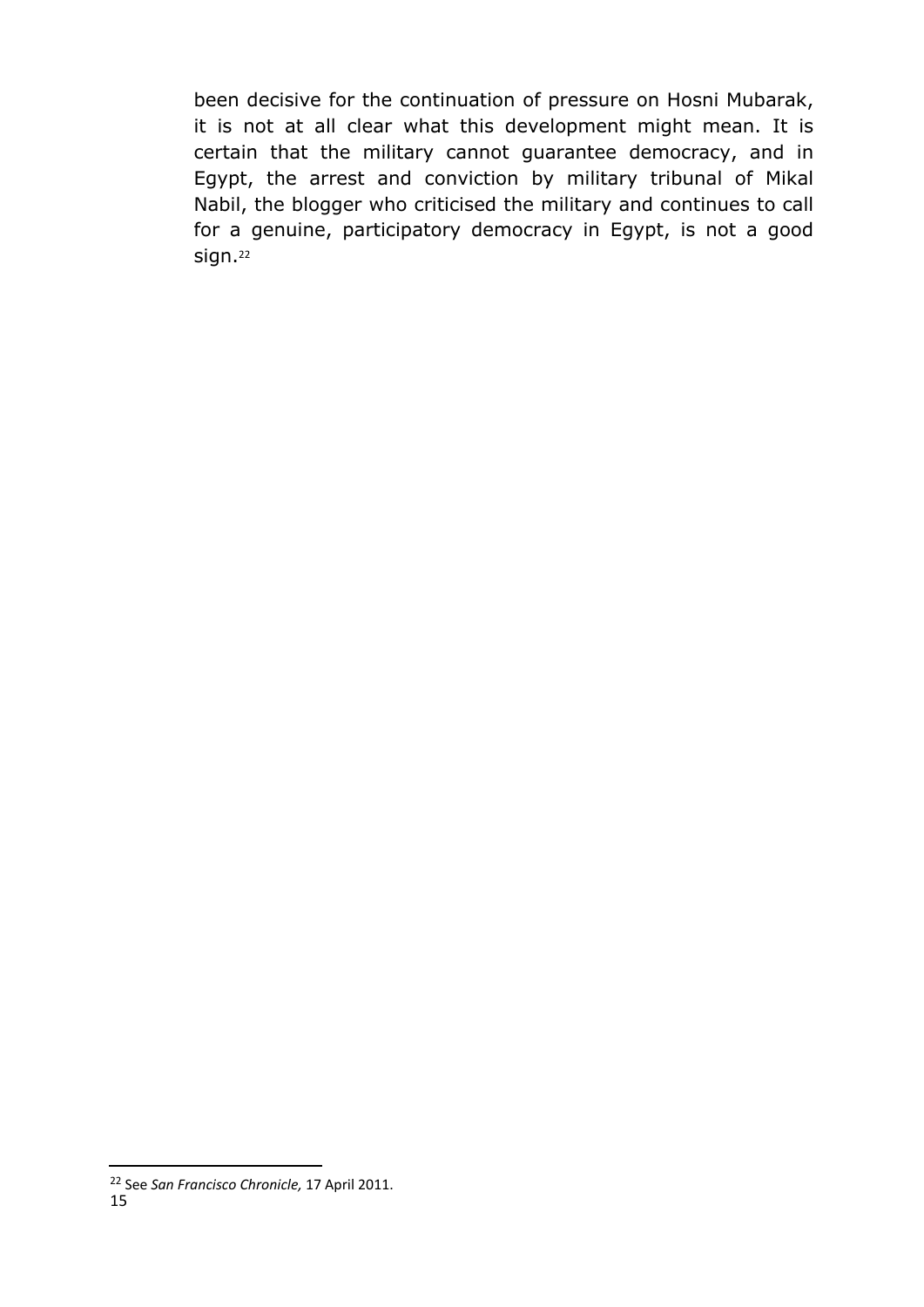- b. All these dictatorships survived because of at least two factors: one is the support of the military in their own countries, with again Libya being the exception where Colonel Gaddhaffi concentrated much more on the building up and loyalty of his private militia than on the army. The second factor is that the dictatorships were deeply in cahoots with the West – its governments and military-industrial complexes and its transnational corporations upon which they depended strongly for their survival. Unless that situation is fundamentally changed the sustainability of democratic initiatives in these countries remains uncertain. These relationships with transnational corporations and Western governments meant the inexorable militarization of these societies with the concomitant distorted understanding of "security" and a disproportionate dependence on the armed forces. It also meant the eager and uncritical embrace of neoliberal capitalism. With that came political and social injustices, systemic economic exploitation, endemic corruption and deeply disturbing social and economic inequalities.
- c. Despite the growing and encouraging role of women in these resistance movements, there should be firm resolve to translate this into permanent change regarding the role and status of women in these societies, guaranteed and protected by the Constitution. Without these guarantees all the gains made for women may well be forgotten, ignored or eroded by "greater" needs for a society emerging from social and political turmoil. But this is what we mean: If the rights and dignity of women are forgotten or deferred, if political change is not followed by social and economic change, if the present social and economic injustices are not overturned by the bringing of justice for the poor masses and the institutionalised effort toward the eradication of inequalities, one would be justified to speak of an incomplete revolution. In the long run, that would be more harmful to these societies than one might be inclined to think.

# **Where God is at work**

In 1961, that remarkable and influential lay theologian from India, M.M. Thomas created an intense ecumenical debate with his assertion that the hand of God should be seen in the revolutions and upheavals in Asia and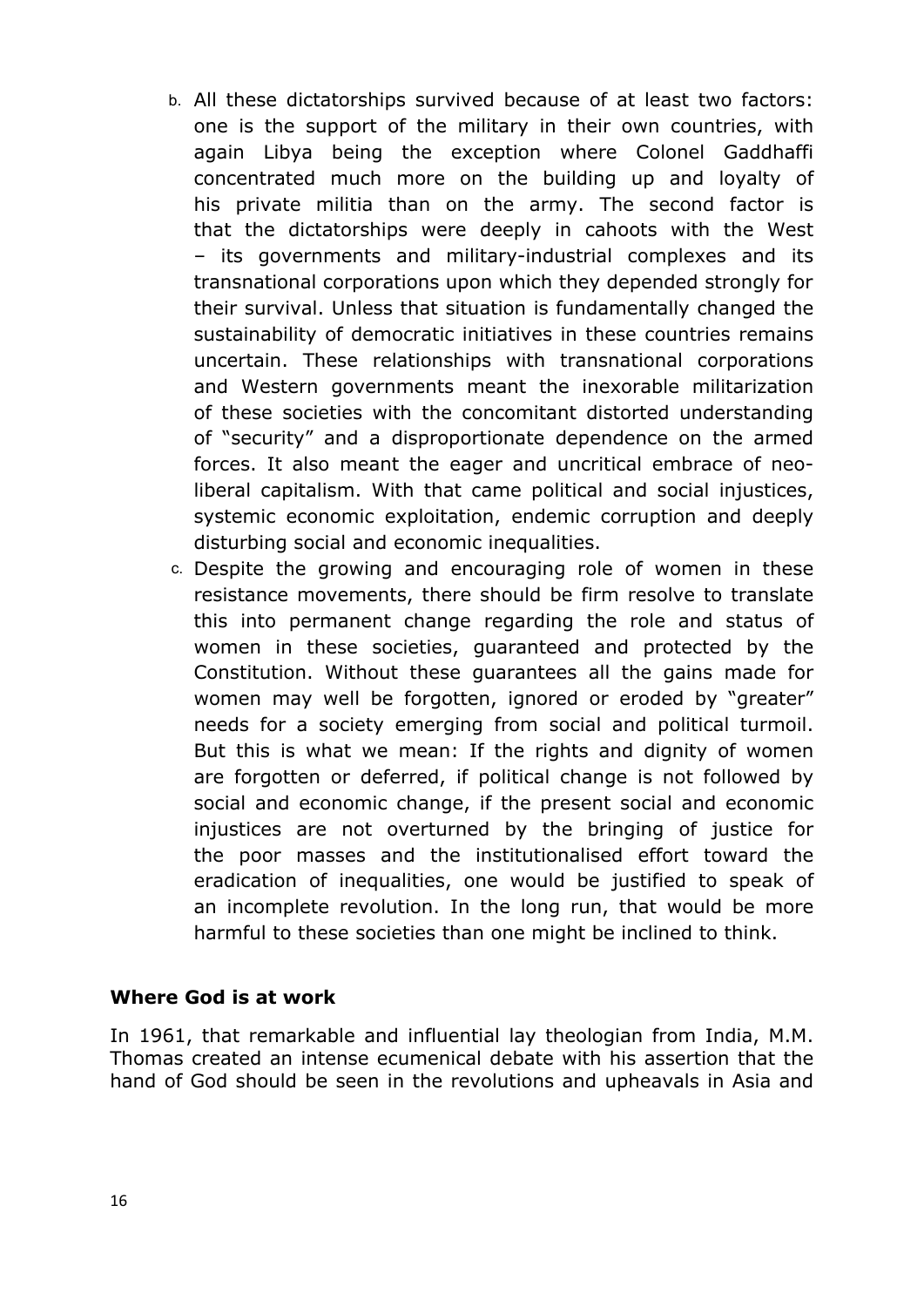Africa at that time. <sup>23</sup> Taking the Lordship of Christ as central to Christian understanding, Thomas argued that Christ, as Lord of history, is at work in all nations of the world in spite of, and indeed through the ambiguous political, economic and social actions in any given country. These upheavals, insofar as they represent the search for what he called "the new humanity", for freedom and a new dimension of humane life, fulfil the promises of Christ and must be seen as commensurate with the with the work of God in Christ.

This does not mean that these revolutions determine the work of God, but that God is in control of the revolutions of history; not that the divine power is subordinate to the revolutionary purposes of human beings, but that the "pressures of God are at work in them". In other words, wherever where human beings rise above themselves, find the courage to work for genuine justice and humanity, God is at work, for that is the will of God for humanity. Then "the meek shall obtain fresh joy in the Lord", says Isaiah, "and the neediest people shall exalt in the Holy One of Israel, for the tyrant shall be no more…"

Thomas makes two further points. First, we must not make the mistake of limiting the work of God's Holy Spirit to the church. The church and the world both centre around Christ and history is not easily divided into "salvation history" and "secular history". Christians can see, through faith, that the promises of Christ are fulfilled in revolutionary action. "Under the creative providence of God the revolutionary ferment in Africa and Asia has within it the promise of Christ for a fuller and richer life for Man (*sic)* and society" These promises include the new discovery of selfhood, freedom, dignity, new forms of society and the search for the meaning of life. Second, it is our faith in Christ, not in human endeavour that makes us discern the work of Christ in contemporary history.

Dietrich Bonhoeffer makes the same point but from a different perspective, namely that of suffering. <sup>24</sup> Discipleship, Bonhoeffer argues, is to "stand with God in the hour of God's grieving – that is "to be caught up in the way of Christ". It is not our religion that makes us believers and followers of Christ. Rather it is participation in the sufferings of God. We are called to share the suffering of God at the hands of a hostile world. That, Bonhoeffer maintains, is what distinguishes us, not from people of other faiths, but from pagans.

We are disciples of Christ when we stand by God in the hour of God's grieving. The grieving of God, I argue in another context, 25 is not in the

<sup>&</sup>lt;sup>23</sup> M.M.Thomas, 1969, "Issues Concerning the Life and Work of the Church in a Revolutionary World", in A.H. van den Heuvel (ed.), *Unity of Mankind,* Geneva: W.C.C., 89-98. For discussion of the controversy see also Allan Aubrey Boesak, (1977) 1984, *Farewell to Innocence, A Socio-Ethical Study of Black Theology and Black Power,* New York: Orbis Books, 81ff.

<sup>&</sup>lt;sup>24</sup> Dietrich Bonhoeffer Works, 8, 515-516.

<sup>&</sup>lt;sup>25</sup> See Allan Boesak, "To Stand Where God Stands: Reflections on the Confession of Belhar after 25 Years", *Studia Historiae Ecclesiasticae,* July, 2008, Vol. XXXIV, Nr. 1, 161.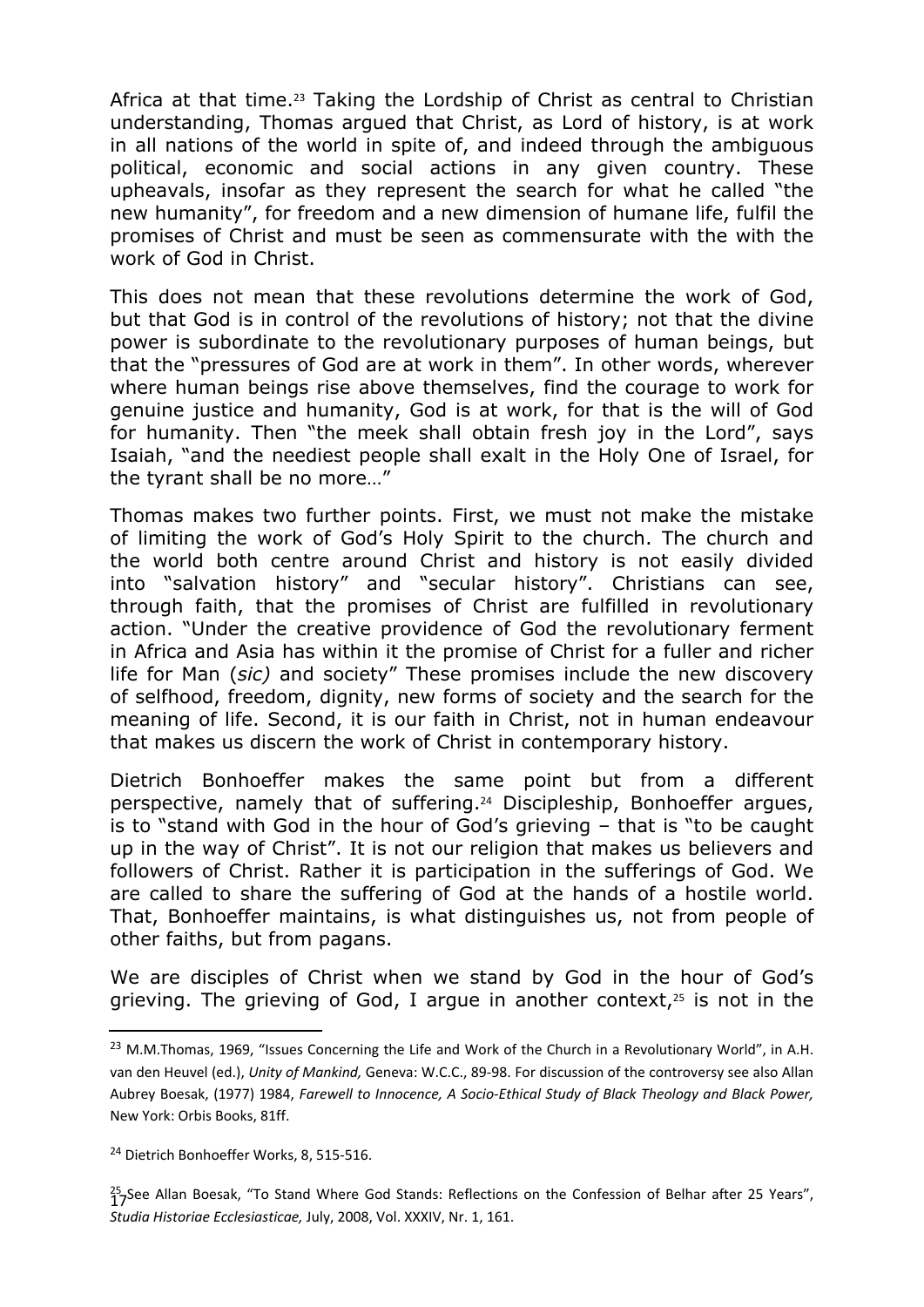pain of God for God, but in the pain of God in the suffering of humanity. That pain inflicted by people on people is inflicted upon God. When Bonhoeffer speaks of the pain of God, he does not look toward heaven, or even to the Cross, but around him, at the pain of people created in God's image. When we fail to stand with them in their suffering, we fail to stand with God. We do not ask whether that pain is the pain of Christian believers. *That* is the pagan in us who asks. We stand by them because their pain is the pain of the suffering and grieving God. That is discipleship, being "caught up in the way of Christ".

I believe Thomas and Bonhoeffer are right. The incredible human drama that is unfolding before our eyes is the work of God toward freedom and justice, dignity and meaningful life and the search for a new humanity, but also the suffering of the people under tyranny and in their struggle to free themselves from tyranny. Why should we see this in Martin Luther King but not in Malcolm X, in South Africa but not in North Africa, in the masses following Gandhi but not in the masses of the Arab lands? I am not asking that Christians first baptise those actions, Christianising them into acceptability as it were. I am arguing, like Bonhoeffer and Thomas that our faith in the Lordship of Christ allows us, no, *compels* us to recognise where God is at work in our history. But it also allows us to see where God stands, namely with the poor and oppressed, the destitute and the wronged, with those deprived of justice and dignity, who are now in the name of God are rising up to claim that God-given dignity; and hence to stand where God stands, alongside those who suffer for righteousness sake, see through their eyes and hope with their hearts. Our loyalty to Christ and our acknowledgement of the Lordship of Christ do not distance us from our brothers and sisters in North Africa and the Middle East. To the contrary, we recognise in their struggle for freedom and justice. in their courage and commitment, in their willingness to sacrifice even their very lives for what is right and just, the call of discipleship, and we support them in obedience to Christ.

Infected by their courage, we must this time make the right choices. We must trust the people to work out their destiny according to the promises of God. We must, in these ongoing struggles, choose for the good and gentle powers so that the powers of evil and injustice might be overcome.

Is this situation not fraught with danger? Will we not make mistakes in the decisions we have to make? When we were fighting apartheid and asked the ecumenical movement to take a strong stand against apartheid and the churches who provided that system with moral, biblical and theological justification, we called upon Bonhoeffer's plea to the ecumenical movement in 1933, at a time when there was much prevarication in the church on the question of Nazi Germany's racism and its challenge to the church in Germany and the world. <sup>26</sup> But we, like the ecumenical church then, have to make up our mind and are subject to error, like everything

<sup>26</sup> Cf. Allan Boesak, 1984, *Black and Reformed, Apartheid, Liberation and the Calvinist Tradition,* New York: Orbis Books, 110.